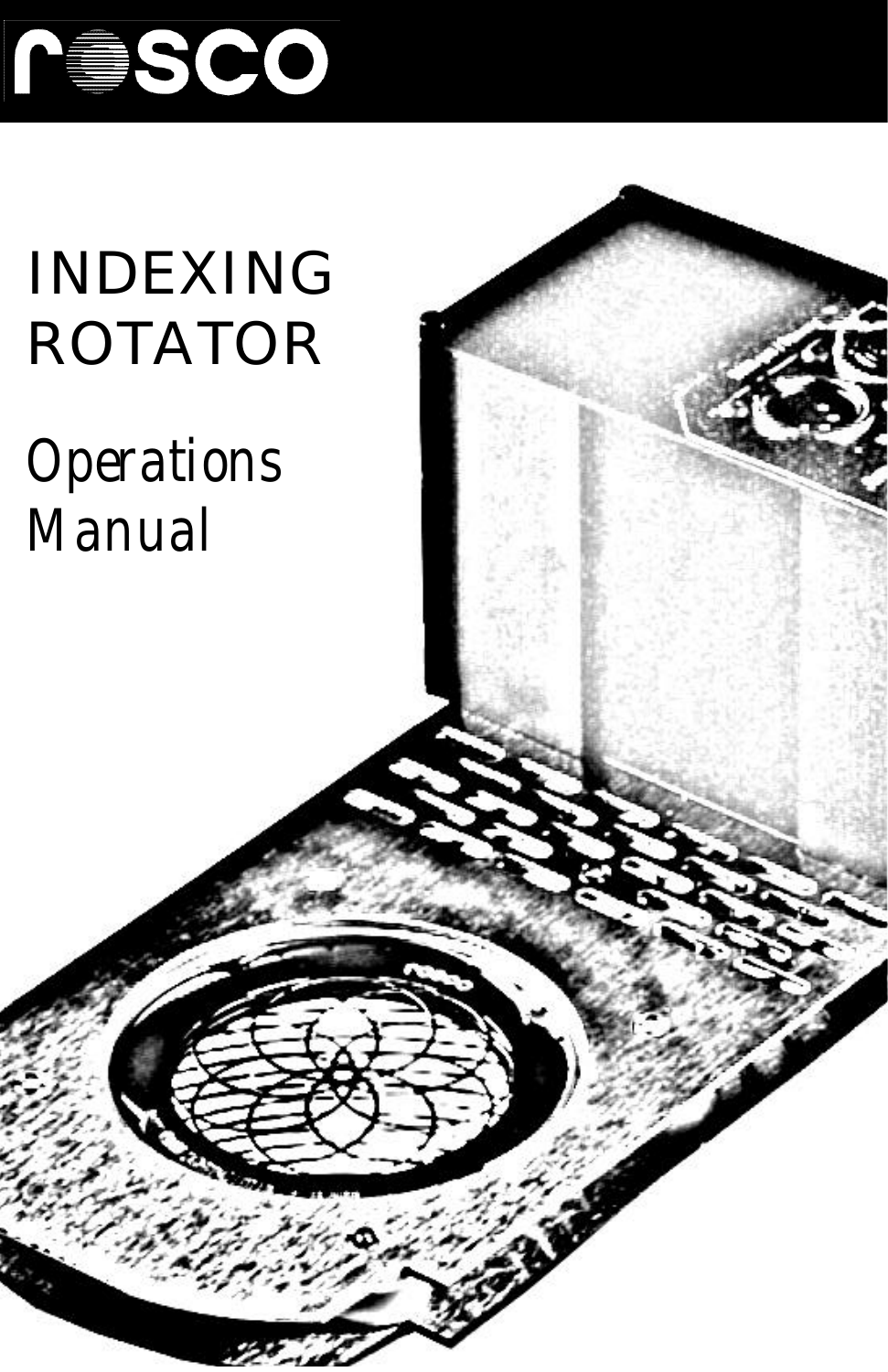# Table of Contents

|  | 8 |  |
|--|---|--|
|  |   |  |
|  |   |  |

# Introduction

The Rosco Indexing Rotator is a digital version of the popular Double and Single Gobo Rotators that allow you to rotate 1 or 2 gobos at variable speeds and in both directions in the gate of most modern theatrical fixtures.

The Indexing Rotator combines the functions of the gobo rotator, manual controller and DMX controller into one small unit and also gives the added functionality of being able to index the gobo to a pre-determined position at any time.

The stepper motor technology, which is used in the Indexing Rotator insures completely silent operation when in use, even at high rotation speeds.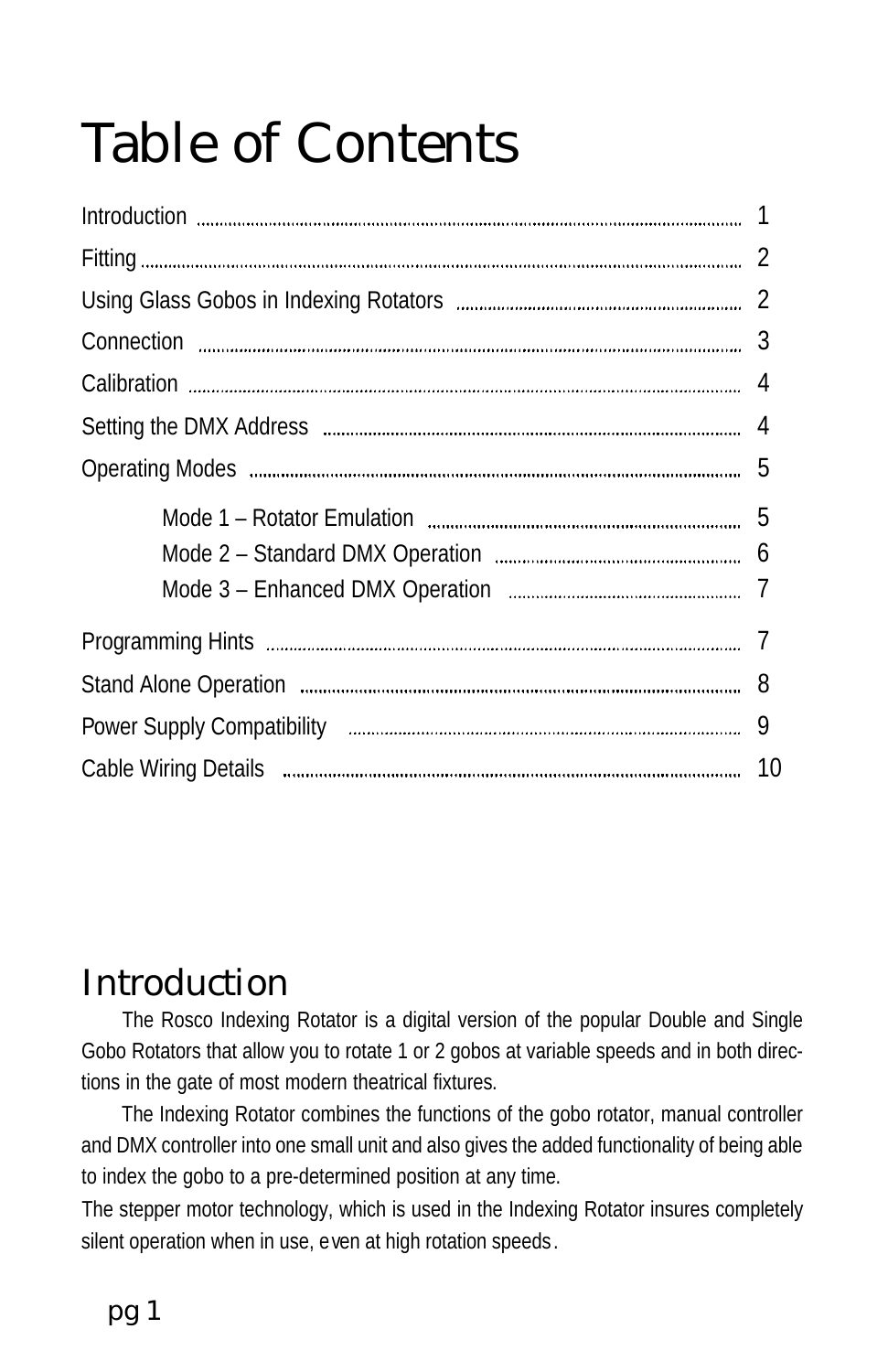## Fitting

It is important to ensure that the Indexing Rotator is fitted correctly in each fixture. Due to the heat from the lamp housing the Indexing Rotator should be positioned so that the motor housing faces towards the lens train and not over the lamphouse.

These units should not be run continuously for long periods, at full intensity in 1.2k fixtures, as heat damage may result. Particular care must be taken if the fixture is pointing upward as this places the Indexing Rotator's motor directly above the lamp housing where it can become very hot.



### Using Glass Gobos in Rosco's Indexing Rotator

There are two versions of the Indexing Rotator, the Double and the Single. The Double Indexing Rotator can hold two gobos, either glass or metal or one of each while the single can only hold one gobo of either type. Glass gobos are subject to the usual special precautions.

When using metal gobos in the Double Indexing Rotator, it is possible to adjust their separation. Bringing the gobos close together enables both to be in sharp focus; separating them allows one to be used off-focus to 'animate'the other. Separating the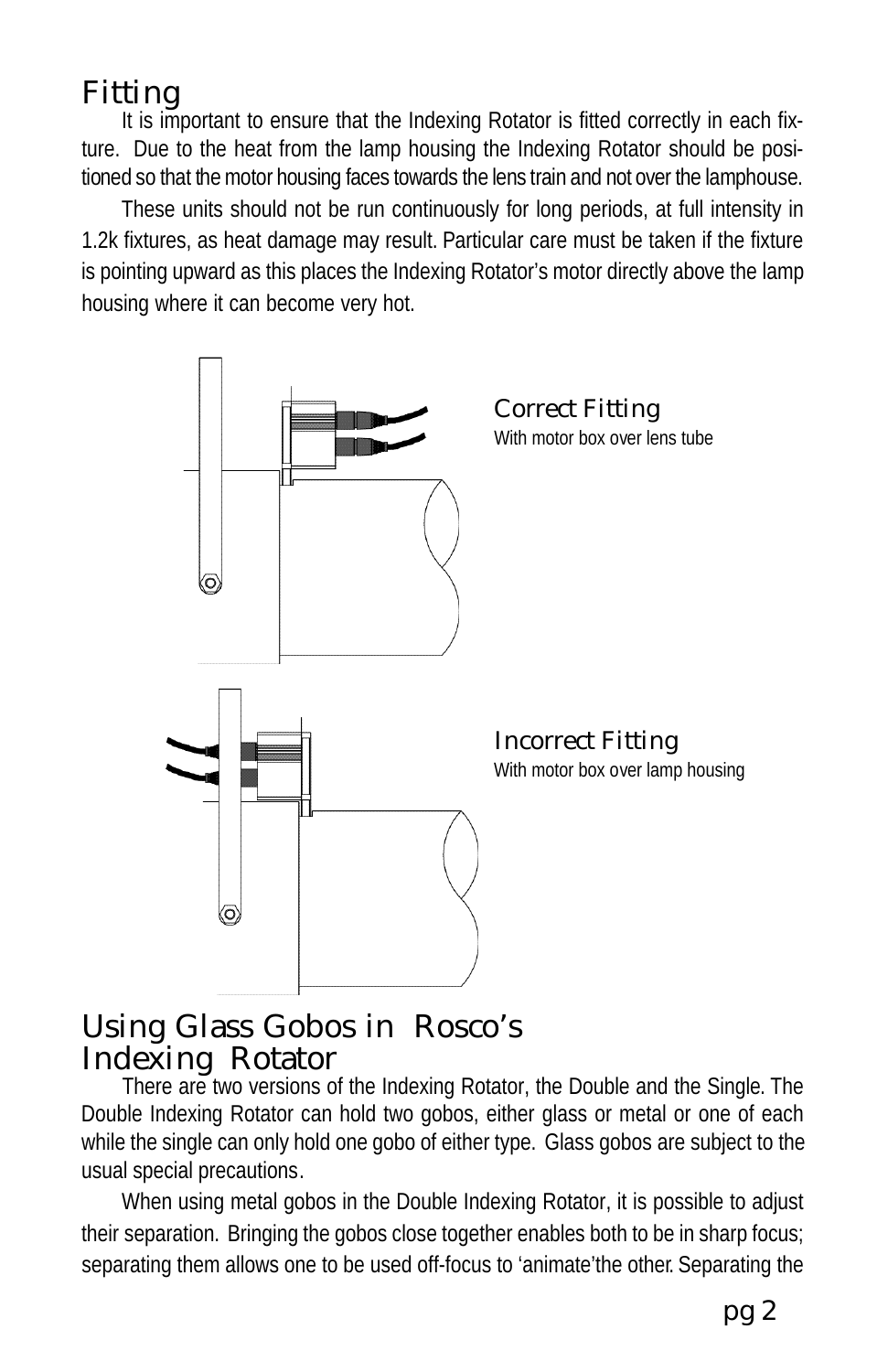gobos also stops mechanical interference of gobos buckled by the heat of the fixture (this may occur with some of the more "open"gobo designs). Separation is controlled by the positioning of the gobo retaining rings. The gobos can be spaced apart by inserting the ring under a gobo rather than on top. This gives three levels of spacing. (When using glass gobos, the retaining rings should be omitted.)

## **Connection**

Connection of the Indexing Rotator is via a 4 pin XLR type connector.The cable, which connects to the unit, carries both the power for the unit and the DMX data signal which is required for remote operation.

This 4 pin configuration is also used by a large number of other devices such as color scrollers and the Rosco I-Cue Intelligent Mirror, which can simplify the installation process and also save on the number of power supplies required in the venue.

The Indexing Rotator has two 4-pin connectors on its front panel (fig. 1), one for power and data in and the other for power and data out to other units.



Because each Indexing Rotator has it's own individual DMX address setting, it is possible to daisychain Indexing Rotators by linking out of one unit and into another. It is also possible to place a mixture of Indexing Rotators and other devices on the same chain (fig. 2), as long as you do not exceed the total power of the power supplies.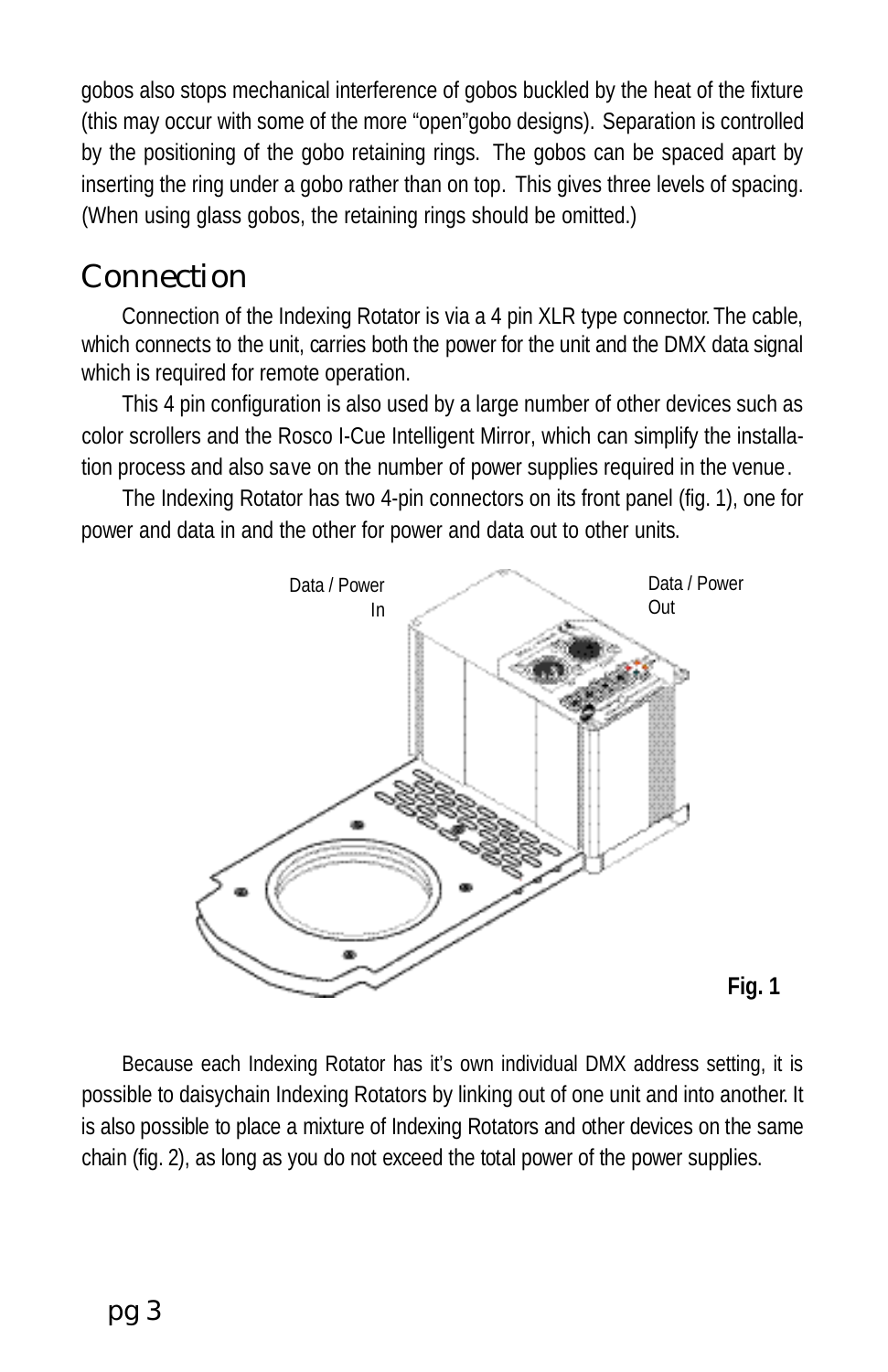

The Indexing Rotators have an automatic safety device built in so that if a unit develops a fault it will automatically cut itself out of the chain to avoid interfering with other devices.

If an Indexing Rotator is the last unit in a chain it will automatically terminate the DMX so a terminating plug is not required.

## Calibration

For the indexing system to work correctly and accurately the Indexing Rotator needs to know the position that the gobos are in at any time. To do this the unit performs an automatic calibration when it is first powered up; this usually involves the Indexing Rotator rotating both gobos through 360˚ once. As soon as this has completed, normal operation will be resumed.

During operation the unit will automatically re-calibrate itself at regular intervals to insure accuracy, but this will not be noticeable to the operator and will not interfere with normal operation.

# Setting the DMX Address

Each Indexing Rotator has a set of 3 wheels, which are used to set the DMX address of that unit. The first wheel sets the 100's and also the stand-alone mode, the second sets the 10's and the third sets the 1's. Example: to set a DMX address of 346 the first wheel should be set to 3, the second to 4 and the third to 6 (fig. 3). (DMX addresses between 513 and 599 are not used.)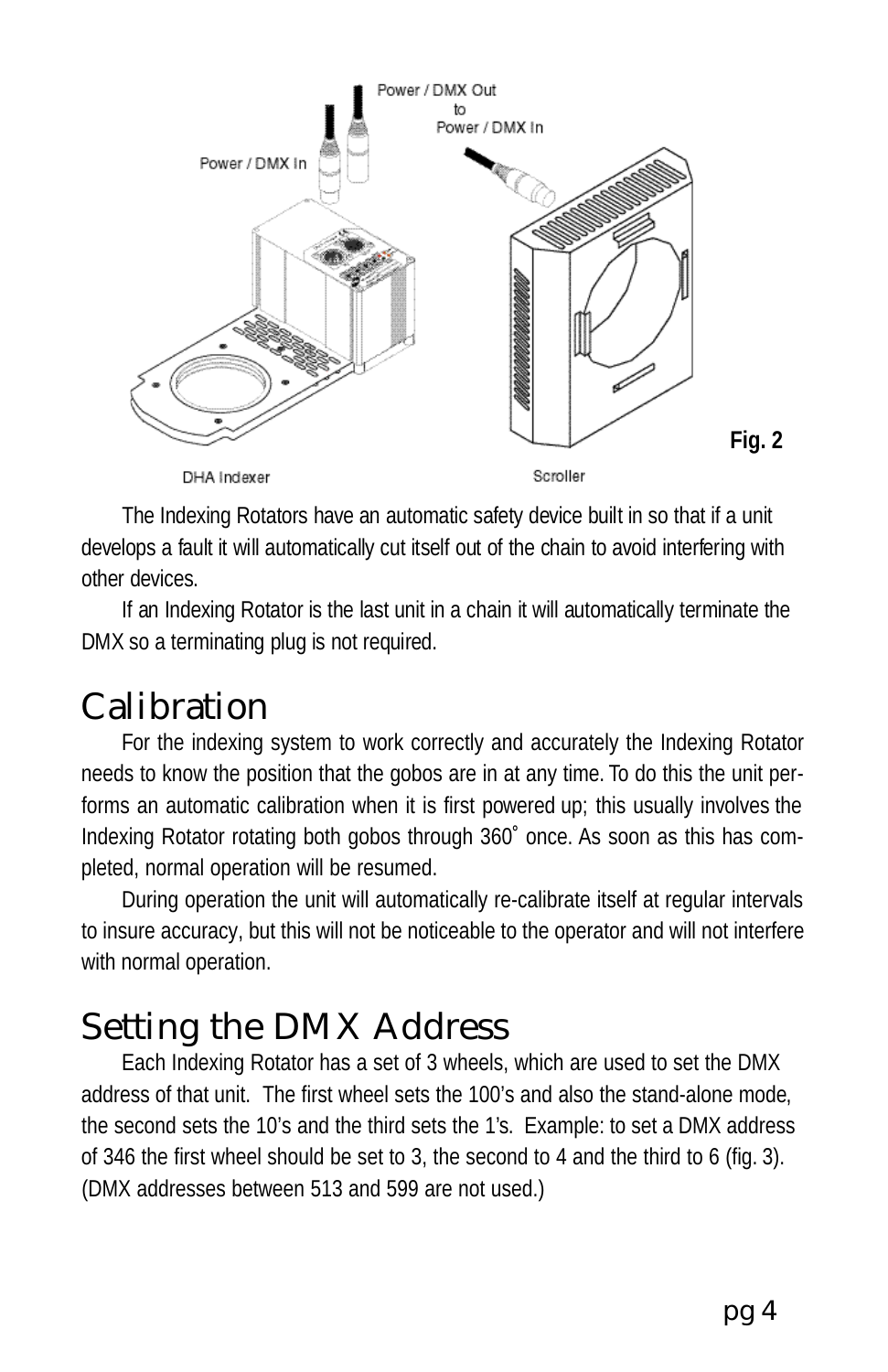

# Operating Modes

The Indexing Rotator and the Double Indexing Rotators have a number of modes of operation. Modes  $1 - 3$  are for DMX operation and are selected by setting the DMX mode switch to the appropriate position. Mode switch settings 4 – 9 and 0 are not used and setting the switch to these positions will cause the unit to operate in mode 1. The other modes are used for stand-alone operation when there is no DMX signal present, and are accessed by setting the 100's switch of the DMX address to any value above 5 .

When a mode change is made the unit will immediately switch to that mode so the unit does not have to be restarted. If necessary the unit will re-calibrate automatically. In the following descriptions of the modes, tables are shown for both gobos in a double Indexing Rotator. If you are using a Single Indexing Rotator, then ignore all the details for gobo 2.

### *Mode 1 – Rotator Emulation*

- This mode emulates the operation of the standard range of Rosco Gobo Rotators when used with the DC/DMX controller but with the added functionality of indexing.
- The rotation speed of each gobo is controlled by two channels of DMX, channel 1 controlling the forward rotation and channel 2 controlling reverse rotation.
- Setting both channels to the same non-zero level will stop the gobo in an index position represented by the channel level – i.e. both channels at 1% will stop the gobo at 0° rotation; both channels at 50% will stop the gobo at 180° rotation.
- Motion will be stopped and indexing implemented whenever the two channels are within 1% of each other, this is to avoid problems caused by voltage fluctuations. All indexing will take place at approximately 5RPM.
- Channels 3 and 4 will control the second gobo in a similar fashion.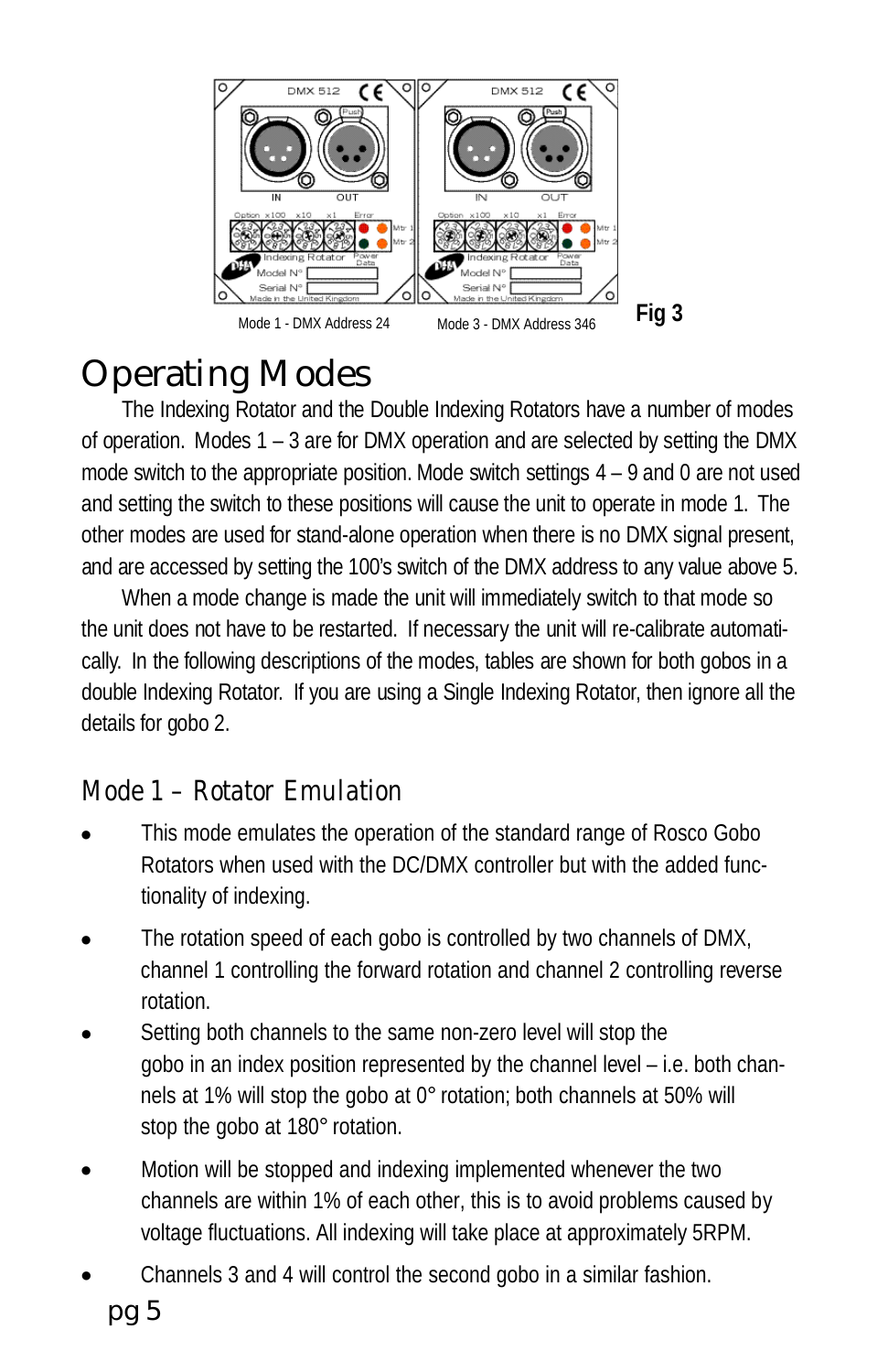#### *Mode 2 – Standard DMX Operation*

Mode 2 provides basic control of rotation speed/direction and index position similar to that used by many moving lights, using just one DMX address for each gobo.

| Channel | Gobo | Level (decimal) | Level (percent) | <b>Function</b>             |
|---------|------|-----------------|-----------------|-----------------------------|
| 1       | 1    | 0               | 0               | index 0°                    |
|         |      | 127             | 49%             | index 360 °                 |
|         |      | 128             | 50%             | stop                        |
|         |      | 129             | 51%             | spin fast clockwise         |
|         |      | 190             | 74%             | spin slow clockwise         |
|         |      | 191-193         | 75%             | stop                        |
|         |      | 194             | 76%             | spin slow counter clockwise |
|         |      | 254             | 99%             | spin fast counter clockwise |
|         |      | 255             | 100%            | stop                        |
| Channel | Gobo | Level (decimal) | Level (percent) | <b>Function</b>             |
| 2       | 2    | 0               | $^{0}$          | index 0°                    |
|         |      | 126             | 49%             | index 360 °                 |
|         |      | 127-129         | 50%             | stop                        |
|         |      | 130             | 51%             | spin fast clockwise         |
|         |      | 190             | 74%             | spin slow clockwise         |
|         |      | 191-193         | 75%             | stop                        |
|         |      | 194             | 76%             | spin slow counter clockwise |
|         |      | 254             | 99%             | spin fast counter clockwise |
|         |      | 255             | 100%            | stop                        |

All indexing will take place at approximately 5rpm.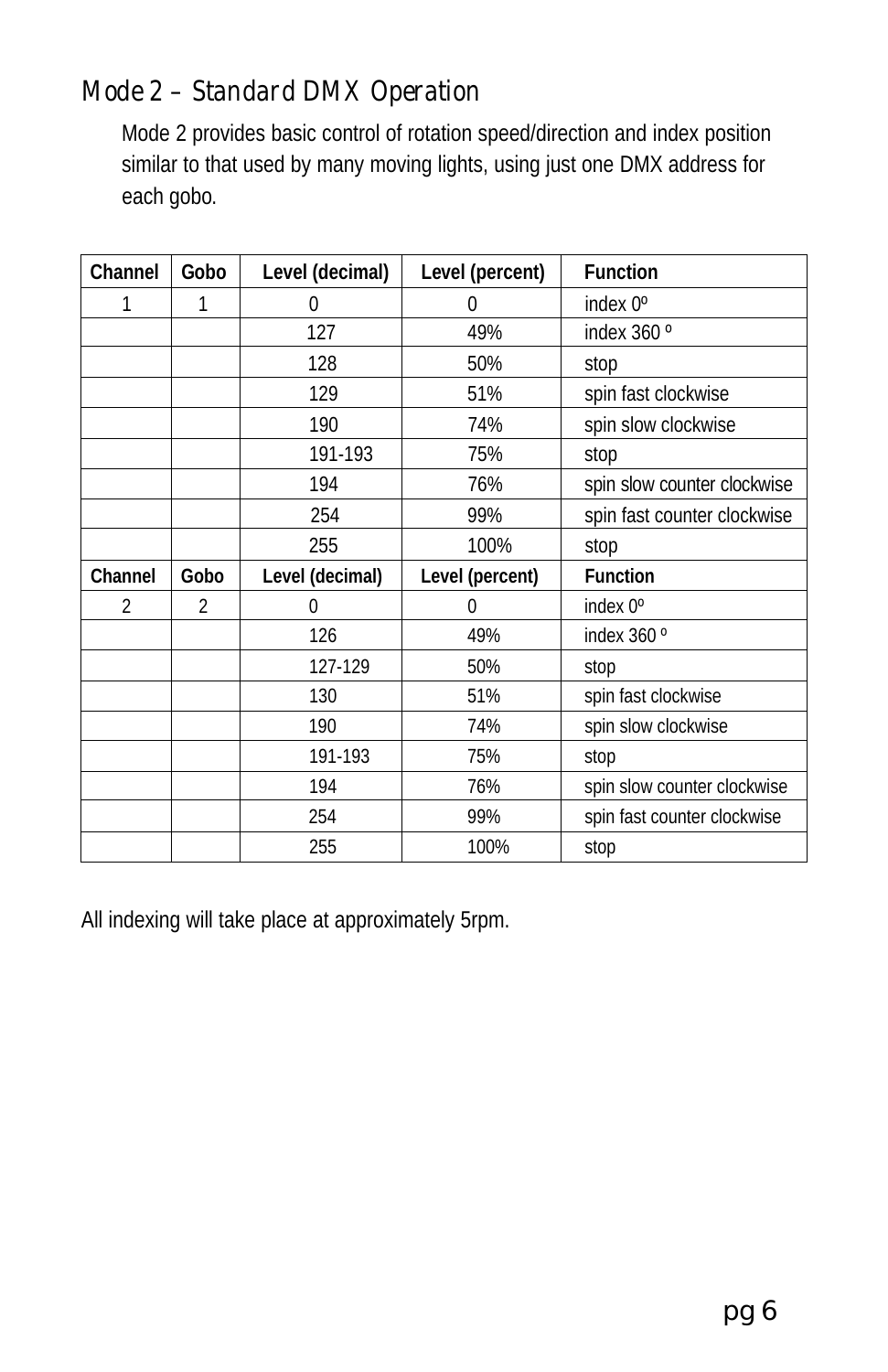#### *MODE 3 – ENHANCED DMX OPERATION*

Mode 3 uses 3 channels of DMX for each gobo and allows for 16 bit indexing which is accurate to 0.1

This mode also allows for independent control of direction and speed of indexing.

| Channel        | <b>Motor</b>   | Level (decimal) | Level (percent) | <b>Function</b>             |
|----------------|----------------|-----------------|-----------------|-----------------------------|
| 1              | 1              | 0               | 0%              | stop                        |
|                |                | 1               |                 | spin fast clockwise         |
|                |                | 127             |                 | spin slow clockwise         |
|                |                | 128             | 50%             | stop                        |
|                |                | 129             |                 | spin slow counter clockwise |
|                |                | 254             |                 | spin fast counter clockwise |
|                |                | 255             | 100%            | stop                        |
| $\overline{2}$ | $\mathbf{1}$   | $\mathbf{0}$    | 0%              | continuous rotation         |
|                |                | $1 - 255$       |                 | index position coarse       |
| 3              | 1              | $0 - 255$       |                 | index position fine         |
| 4              | $\overline{2}$ | 0               | 0%              | stop                        |
|                |                | 1               |                 | spin fast clockwise         |
|                |                | 127             |                 | spin slow clockwise         |
|                |                | 128             | 50%             | stop                        |
|                |                | 129             |                 | spin slow counter clockwise |
|                |                | 254             |                 | spin fast counter clockwise |
|                |                | 255             | 100%            | stop                        |
| 5              | $\mathfrak{p}$ | 0               | 0%              | continuous rotation         |
|                |                | 1 – 255         |                 | index position coarse       |
| 6              | $\mathfrak{p}$ | $0 - 255$       |                 | index position fine         |

Indexing will take place at the speed and direction set by channel 1 (or channel 4 for gobo 2) unless it is set to zero, in which case indexing will take place at approx. 5 rpm.

## Programming Hints

- 1. When programming indexing positions into cues always try to make sure that indexing occurs in the same direction.This will eliminate the backlash, which is inherent in the gears of the Indexing Rotator, and will allow for much more accurate indexing.
- 2. When creating a cue containing an index position, always give that cue a fade time of 0 seconds. This will give you a smooth motion to the index position. If the speed at which the indexing occurs is important then put the unit into mode 3 and use the first channel to set the speed of index.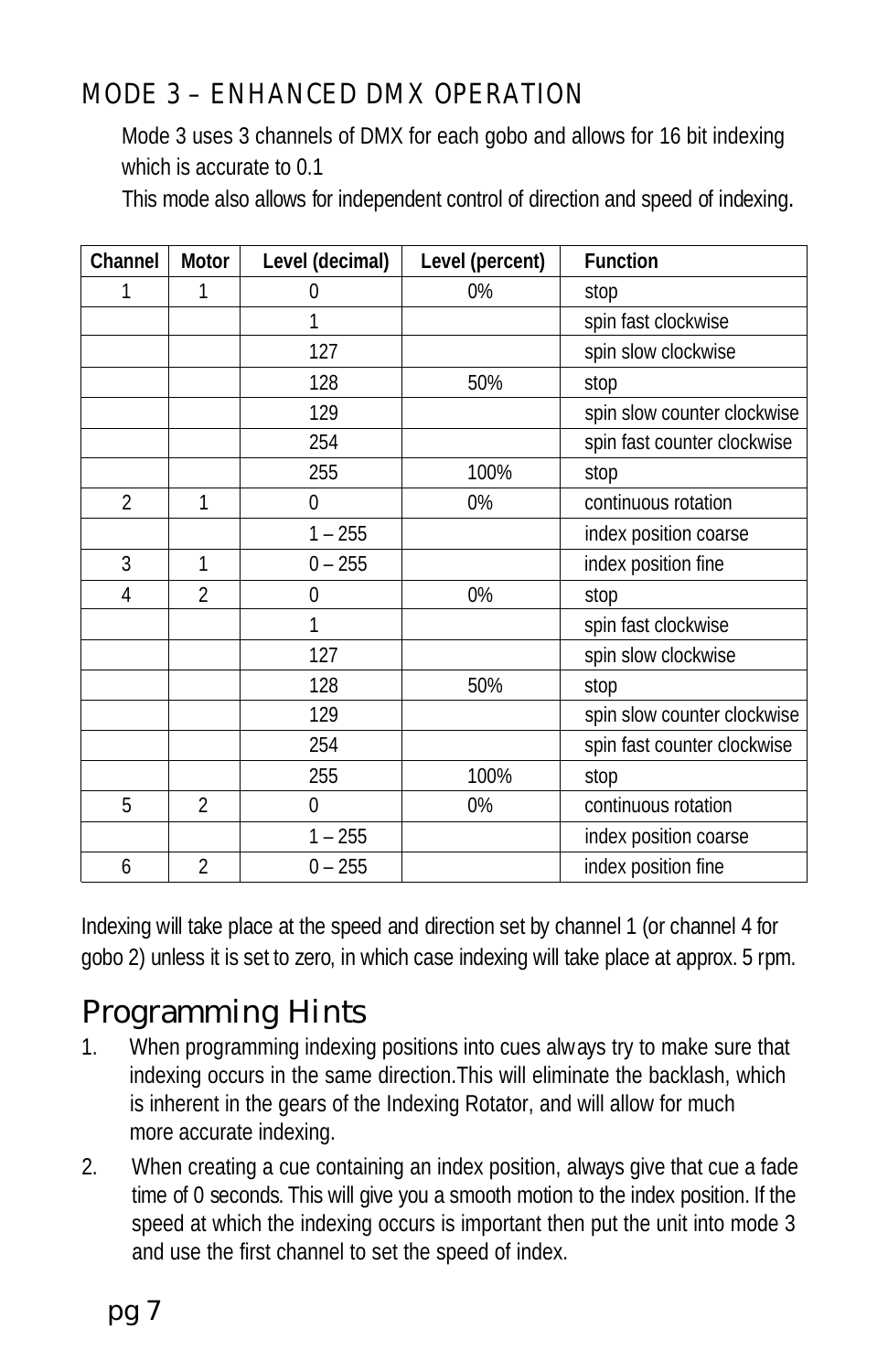- 3. Try to avoid sudden stops and starts of the gobos as this can create unwanted noise and affect the accuracy of the unit. Where possible fade, the speed of rotation up to the desired level and then back down again to stop.
- 4. To insure accuracy when indexing the gobos, they must be held tightly in the Indexing Rotator. This may mean putting in extra spacers to secure the gobos.

## Stand-Alone Operation

Stand-alone operation allows the unit to be used when there is no DMX signal available or where only simple continuous rotation is required.

Stand-alone operation is selected by setting the 100's wheel of the DMX address to position 6,7,8 or 9.When in stand-alone mode the DMX mode switch is ignored.See table below for details of each setting. In stand-alone mode the 10's wheel of the DMX address is used to set the speed of gobo 1 and the units wheel is used to set the speed of gobo 2 (in the double Indexing Rotator)

| 100's Wheel<br><b>Setting</b> | <b>Function</b>                                                                                                           |
|-------------------------------|---------------------------------------------------------------------------------------------------------------------------|
| $0 - 5$                       | DMX operation                                                                                                             |
| 6                             | both gobos rotate clockwise, 10's wheel sets<br>speed of gobo 1, units wheel sets speed of gobo 2                         |
| 7                             | both gobos rotate counter clockwise, 10's wheel sets speed<br>of gobo 1, units wheel sets speed of gobo 2                 |
| 8                             | gobo 1 rotates clockwise, gobo 2 counter clockwise, 10's<br>wheel sets speed of gobo 1, units wheel sets speed of gobo 2  |
| 9                             | gobol 1 rotates counter clockwise, gobo 2 clockwise, 10's<br>wheel sets speed of gobo 1, units wheel sets speed of gobo 2 |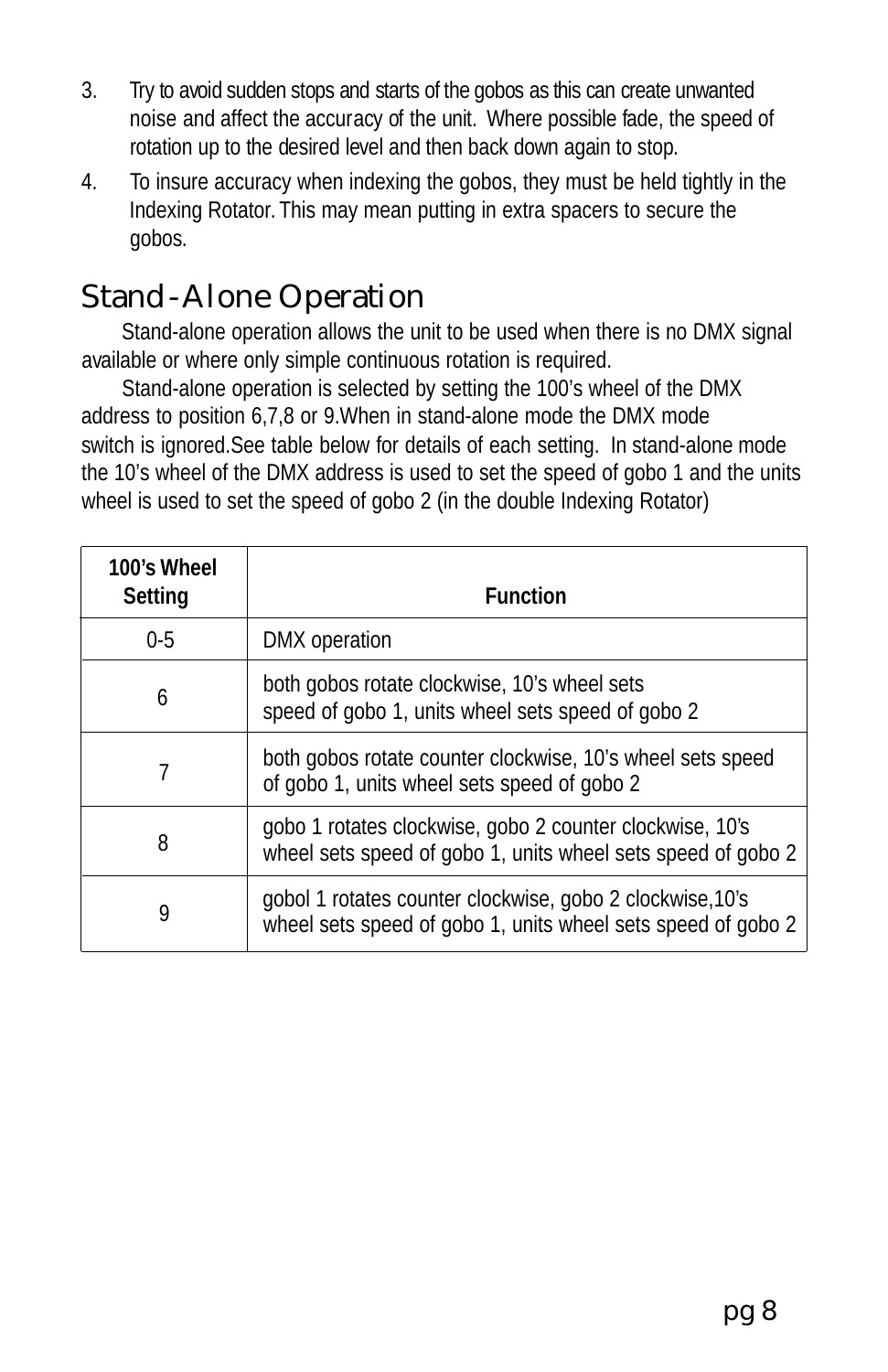The available speeds are as follows:

| <b>Wheel Setting</b> | Single Double<br>Indexing<br>Rotator | Indexing<br>Rotator |
|----------------------|--------------------------------------|---------------------|
| 0                    | 0 RPM                                | 0 RPM               |
| 1                    | 0.2 RPM                              | 0.14 RPM            |
| 2                    | 0.28 RPM                             | 0.26 RPM            |
| 3                    | 0.5 RPM                              | 0.5 RPM             |
| 4                    | 1 RPM                                | 1 RPM               |
| 5                    | 2 RPM                                | 2 RPM               |
| 6                    | 3 RPM                                | 3 RPM               |
| 7                    | 5 RPM                                | 5 RPM               |
| 8                    | <b>10 RPM</b>                        | 7 RPM               |
| 9                    | 20 RPM                               | <b>10 RPM</b>       |

### Power Supply Compatability

The following Power Supply Units (PSU's) are compatible with Rosco Indexing Rotators. Please check with the PSU manufacturer for the amount of units you can use on one PSU.

Wybron - Forerunner PSU Rainbow - Mini, Maxi, Micro PSU AC Lighting - Chroma Q PSU

Christie Lites - Color Q PSU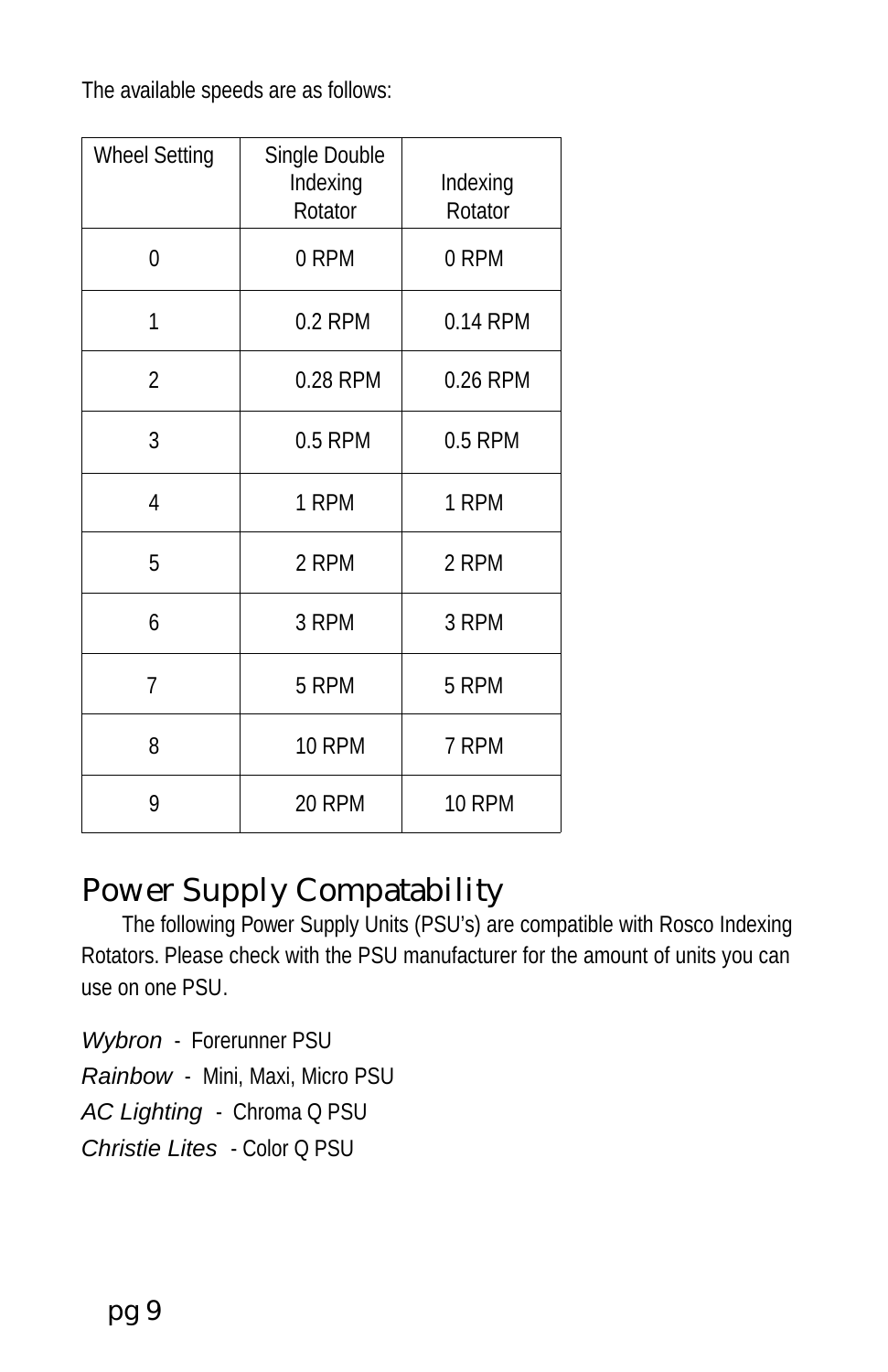## Cable Wiring Details

DMX and 24V DC power supply connection shall be made via a 4-pin XLR connector, with loop-through output.The pin connections are listed below:

- Pin 1: Power / Data Ground\*
- Pin 2: Data –
- $P$ in 3: Data +
- Pin 4:  $+24V$

DMX termination and line regeneration is provided in each unit, in order to avoid the need for end-of-line termination. A relay is provided to bypass the DMX buffer in the event of power failure.